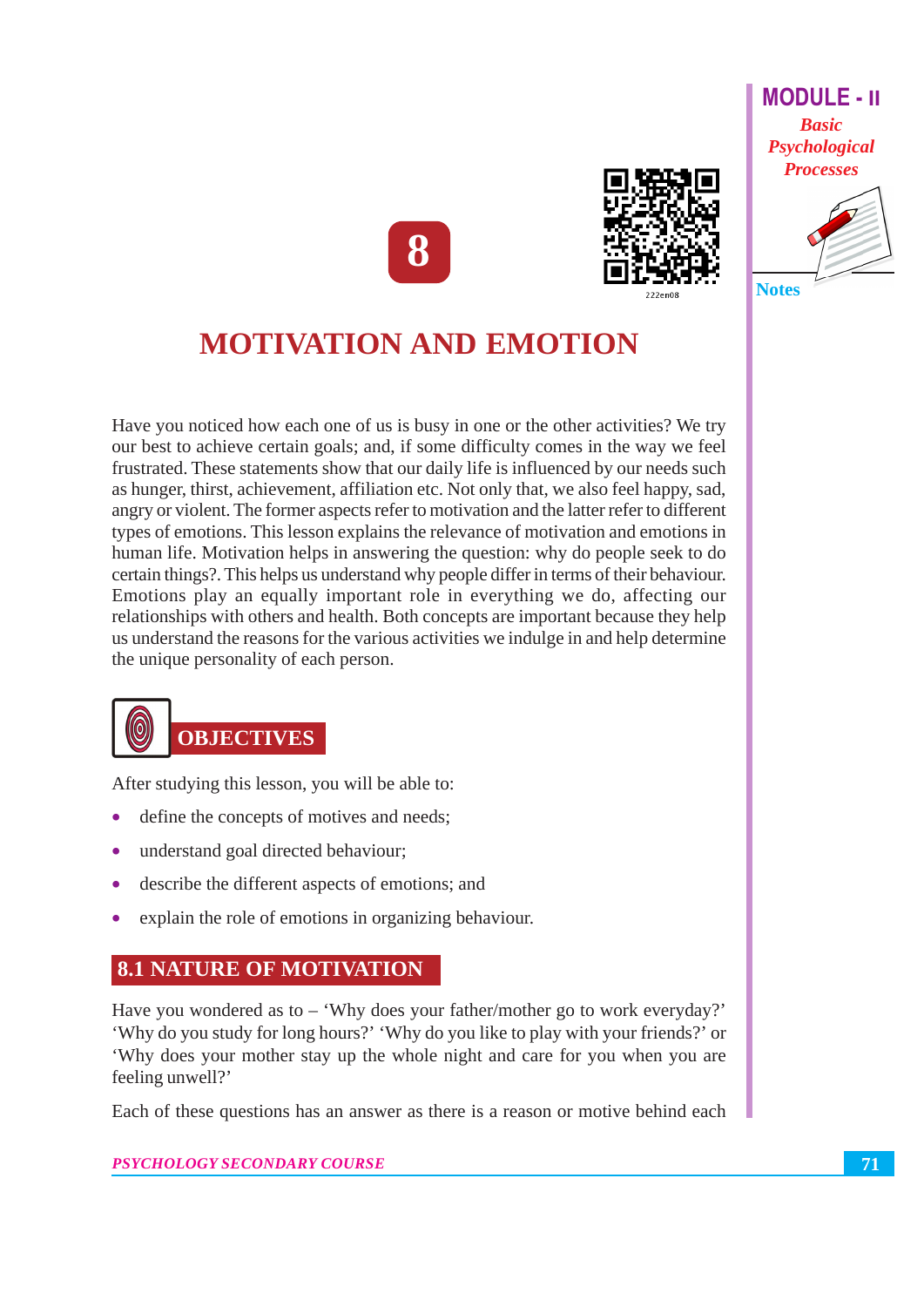

**Notes** 

type of activity mentioned. Working, studying, playing and caring are some important activities which are considered purposeful. Motives, wants, needs, interests and desires help explain our movement towards the chosen goals. A need or motive directs us to act or behave in a particular way towards a certain goal. Thus you study for long hours to achieve good results and your mother looks after you because of the affection and concern she has for you as her child.

#### **A. The Concept of Motivation**

Motivation plays an important role in directing human behaviour. There are several characteristics of motivation. First, it pushes us to reach the goals we have set for ourselves. In order to reach our goals we need to be **aroused** or feel active. Too little arousal will make us feel dull and relaxed, whereas, too much arousal may make us withdraw from our goal. Hence we must be motivated to maintain a balanced or optimum level of arousal. Second, people are motivated to behave in certain ways because of the pleasing and pleasant properties of external stimuli, such as, money, good grades, food, which motivate the person to act in a purposeful/focussed manner. Third, motivation is the result of the person's thoughts and expectations. It can be of two types: **intrinsic motivation** that comes from within the person, based on personal enjoyment of any task, and **extrinsic motivation** which is based on external rewards such as money, pay and grades. You will find that sometimes we work hard and produce high quality work when motivation is intrinsic rather than extrinsic. On the other hand, we are also influenced by the external rewards. In life, both types of motivation are important. Finally, motivational needs are ordered such that basic needs such as hunger and thirst are satisfied first and then other higher-needs, such as need for achievement and power are fulfilled. Let us now learn about the hierarchy of needs.

#### **B. The Hierarchy of Needs**

According to psychologist Abraham Maslow, there are several levels of needs that each person must strive to meet before he or she can achieve the highest level of personal fulfilment. Thus, a person must be able to fulfil the **primary** (biological) needs at the lowest level, as indicated in Figure 1. Once these needs are met then safety becomes important, followed by need to belong and to love and be loved. The desire to belong to groups such as family, friends, and religious groups makes us feel loved and accepted by others. If we succeed in satisfying the mentioned needs then we feel the need to have self esteem, confidence, and feeling of selfworth. Next come cognitive needs which include need for knowledge and understanding, followed by need for order and beauty. Finally a person moves towards reaching the full potential called self-actualization. Such a person has the qualities of self awareness, is socially responsive, and is open to the challenges of life. This type of organization of needs is called a **hierarchy**, or ranking in a series.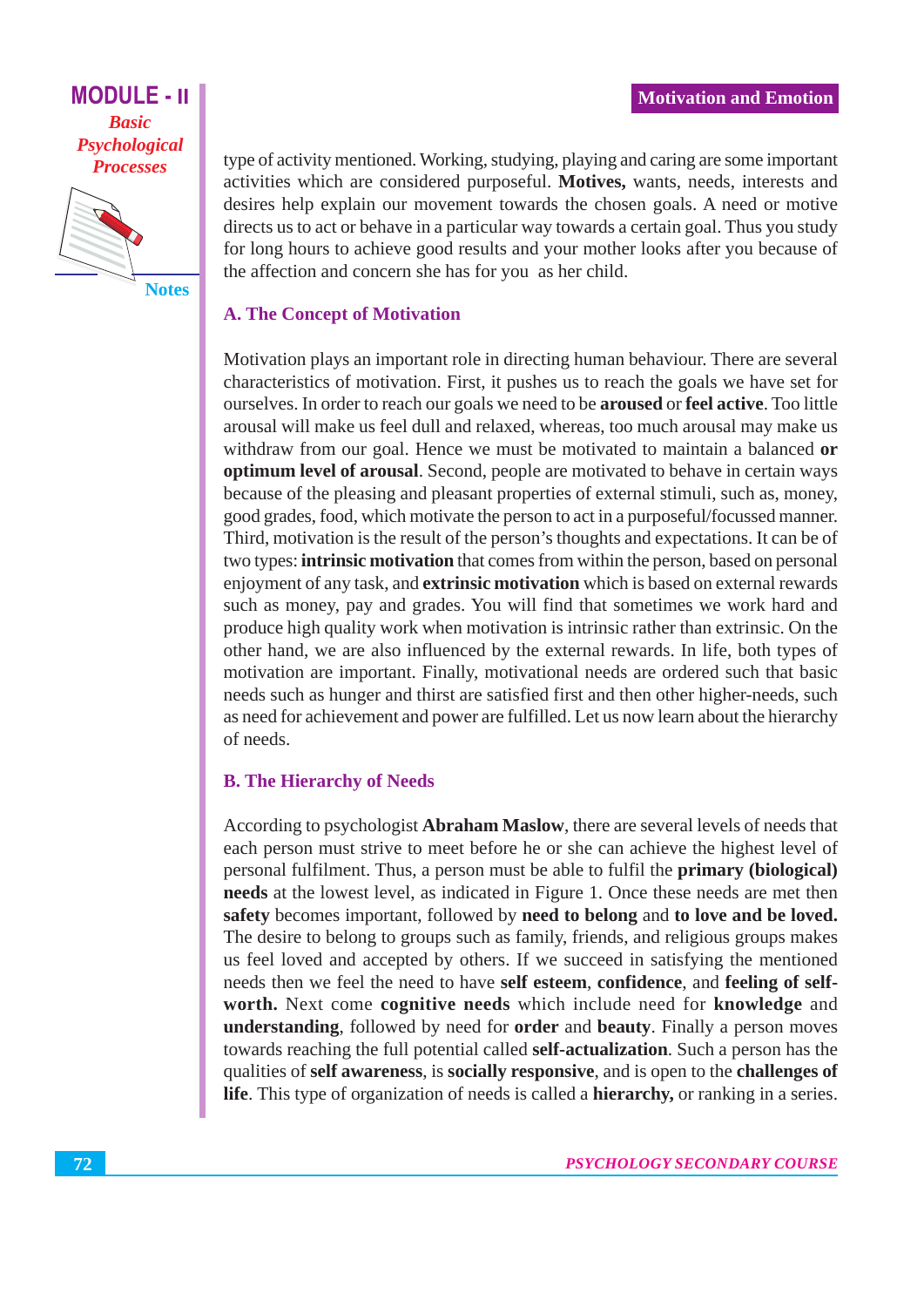

**Figure 8.1: Maslow's hierarchy of needs** 

As life goes on people gain wisdom and knowledge of how to handle situations, thus they move up the ladder or hierarchy. A person may move up and down the hierarchy depending upon the situation he or she finds himself in. This hierarchy may not hold true for different cultures. It has been found that in countries like Sweden and Norway quality of life is very important and social needs are more sought after than self-actualization. In some cultures security needs are more dominant than self-actualization making job security more important than job satisfaction.

### **C. Primary Needs**

'Need' refers to a lack of something that is necessary for us. We feel hungry when our blood sugar level is low, thus we need to eat food to satisfy our hunger. Motives or needs are characterized in terms of primary and secondary needs or motives.

Important **primary needs** are **biological needs** such as hunger, thirst, oxygen, rest, sleep, temperature regulation, warmth, shelter, excretion, and sex. These needs have to be satisfied for us to stay alive. Needs such as hunger and sleep are cyclical in nature or are repetitive. Thus we need to eat and sleep regularly. Attempt Activity 1 to understand the effects of not eating or sleeping for a long time.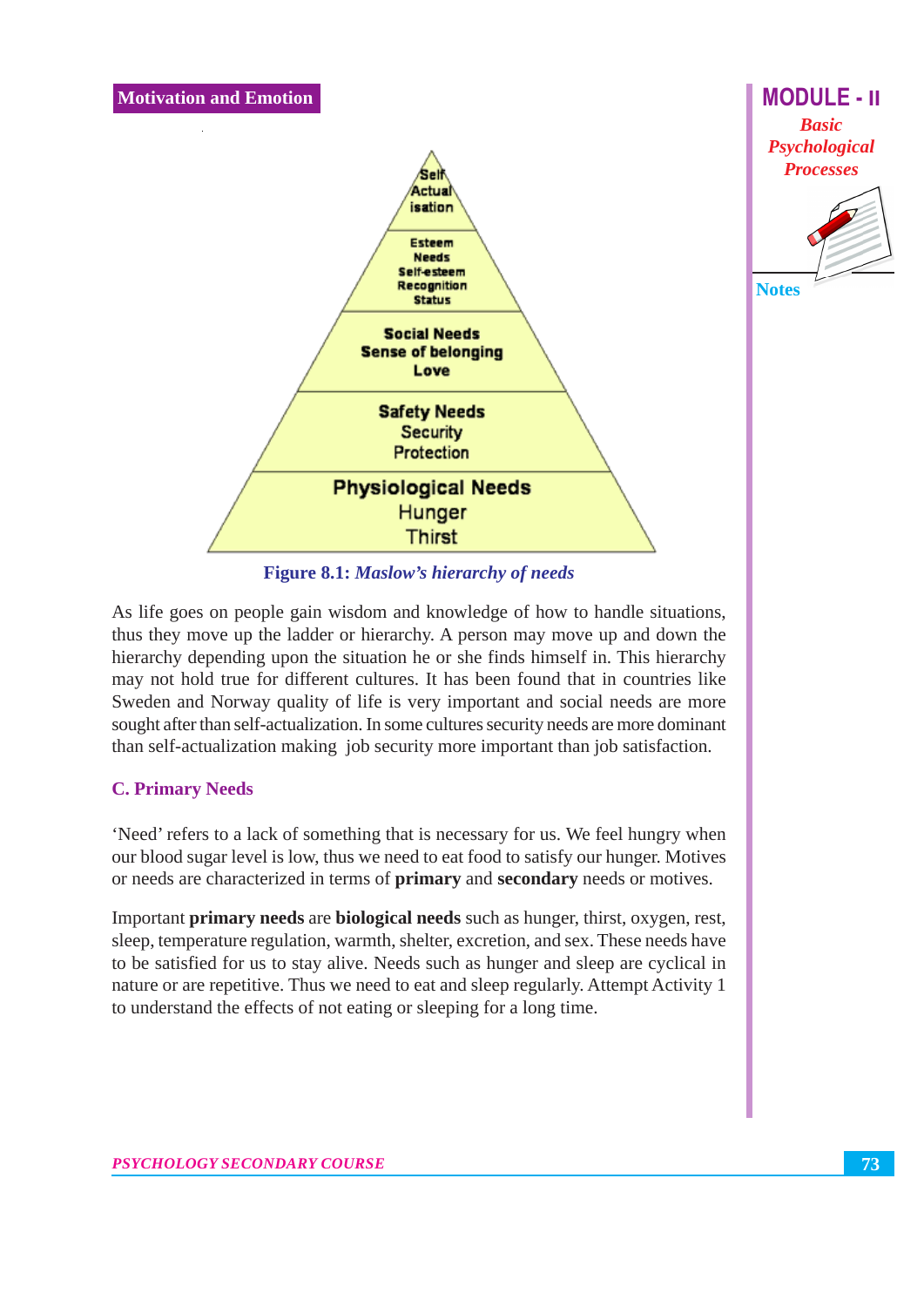

**Notes** 

#### **Activity 1**

#### **Primary Needs**

- a) Effect of lack of sleep on performance. Try to keep awake for a long period of time, for example for about 16 hours. Now list your experience on two aspects: i) how long you take to learn a lesson and ii) your feelings at this point of time.
- b) Effect of not eating for a long period of time. Try not to eat for a long period, for example, 8 hours. List your experience in terms of how you feel. Rate your feelings on a five point scale in terms of: i) extent of low feeling, ii) level of irritation and annoyance. Also try to concentrate on reading a new lesson. Are you able to read the lesson? If not, why is this so?

The starting point of many biological needs is an imbalance in the physiological conditions of our body. Our body tries to maintain a state of balance called homeostasis. This balance is crucial. There must be enough water content in our body, body temperature must not be high or too low, glucose levels must be adequate and so on. Without maintaining this balance we would not be able to function properly in our daily life activities. Can you recall when you or a family member suffered from high fever and had to rest in bed for a few days? A state of balance must be maintained within our body to carry out our daily activities.

Why do we eat or feel hungry? There are several factors involved in the hunger need. Stomach contractions or 'hunger pangs' indicate that the stomach is empty and low levels of glucose and protein in the blood make us hungry. In addition, the smell, taste or appearance of food may lead to a desire to eat. When you reach home the smell of your favourite dish makes you feel hungry! Many factors work together to make us feel hungry. It is interesting that you can go hungry for long periods but not without water. We feel thirsty because we lose water content due to perspiration, breathing and urination.

### **Influence of Culture and Environment on Primary Needs**

Do you know that our biological needs, such as hunger, are influenced by environmental factors? Often we are likely to feel hungry because of a number of reasons rather than due to low glucose levels in the blood. Environmental factors that have an effect on hunger and eating are:

- Learned liking and habits, for example, a person who enjoys having pizza will  $\bullet$ want to eat it even if not hungry.
- Stress can lead to eating, for example, examination stress makes some students eat more than is required.
- External cues, such as when it is dinner time or your mother calls out for dinner you are likely to feel hungry. The smell and attractive appearance of food may also make you feel hungry.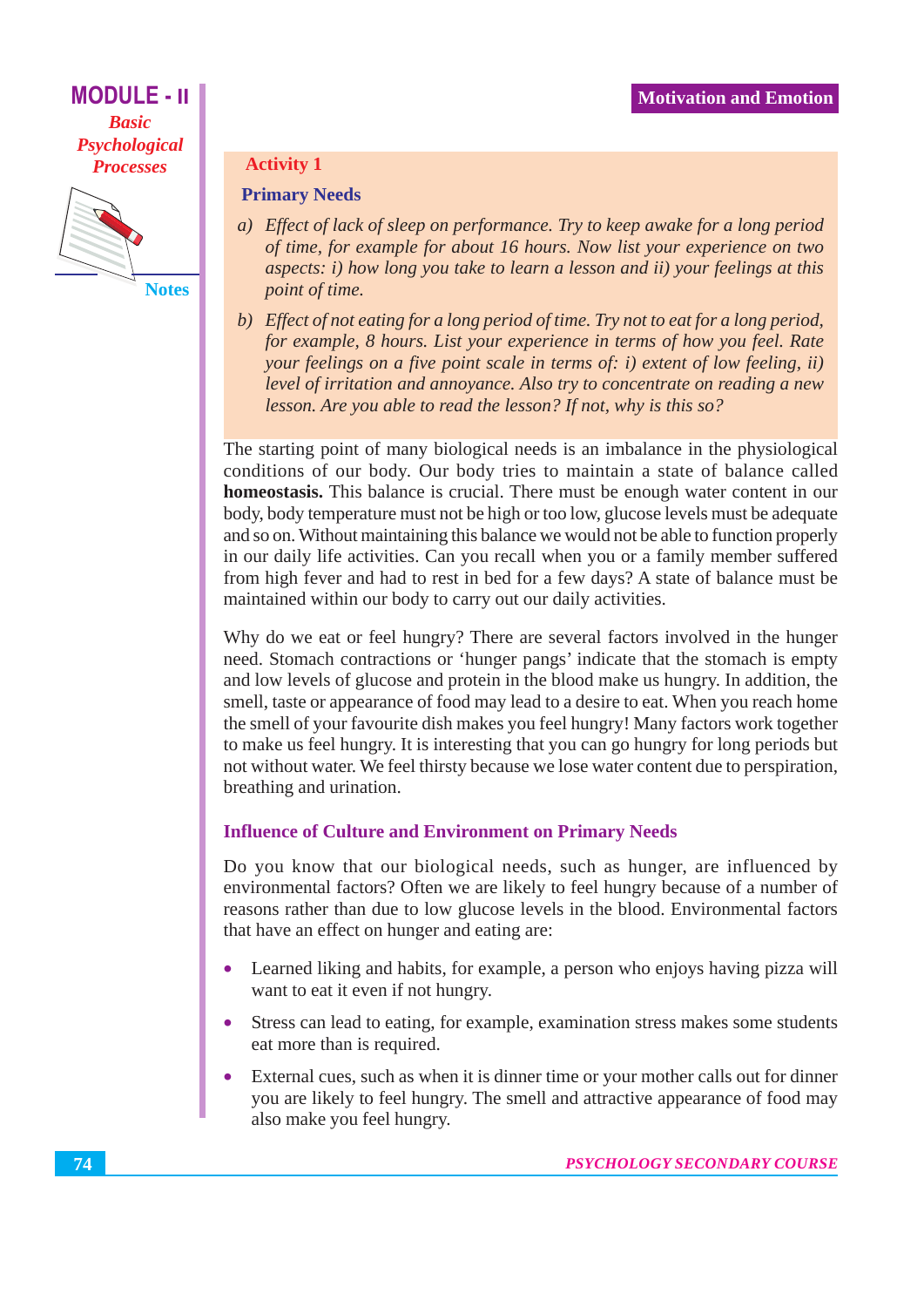• Dietary restraints, if the doctor has advised a patient to avoid sweet foods there may be an increased desire to eat sweets.

#### **D. Secondary Needs**

Secondary needs lead to **psychological or social motives**. They are called social motives because they are learned in social groups, particularly the family. As children grow up and interact with others they acquire certain needs which can be fulfilled in a group setting. For example, achievement motivation is acquired by children through their parents, role models and socio-cultural influences. Some common social motives are:

Achievement: To strive for success and excellence, carry out difficult tasks.

*Affiliation*: To seek and enjoy the company of others, to make friends.

*Power*: To strive for impact on others, to influence, control and persuade others.

Nurturance: To help and take care of others such as children, elderly or sick persons.

Aggression: To fight, forcefully overcome opposition, to hurt and ridicule.

*Exploration:* To seek a variety of stimulation, to explore novel things.

The type and strength of social motives differ from person to person. For example, you may have high needs for achievement and affiliation, whereas your friend could have a moderate need for achievement and a low need for affiliation. Or, you could have a high need for affiliation and your friend a high need for exploration.

**Mother Teresa's concern for the poor, sick and helpless** made her open the Missionaries of Charity in 1950. It provides food for the needy and runs schools, hospitals, orphanages, youth counselling centres, and, homes for lepers and the dying. Mother Teresa's work has touched the lives of thousands of people. Her concern for others makes her high on need for nurturance. Do read the poem written by Mother Teresa as shown on www.youtube.com.

Nelson Mandela dedicated himself to the struggle of African people and was imprisoned for 27 years before he achieved freedom for his people. In fact he did not want personal freedom but fought for the setting free of common people. He was influenced by Mahatma Gandhi's way of thinking. For him it is important to live in peace and harmony and have equal opportunities for all people. Nelson Mandela was able to achieve

difficult goals and his commitment helped him accomplish his purpose in life. Watch the video on www.youtube.com 'Making Poverty History - Nelson Mandela' and 'First Nelson Mandela Interview'





**MODULE - II** 

**Basic** 

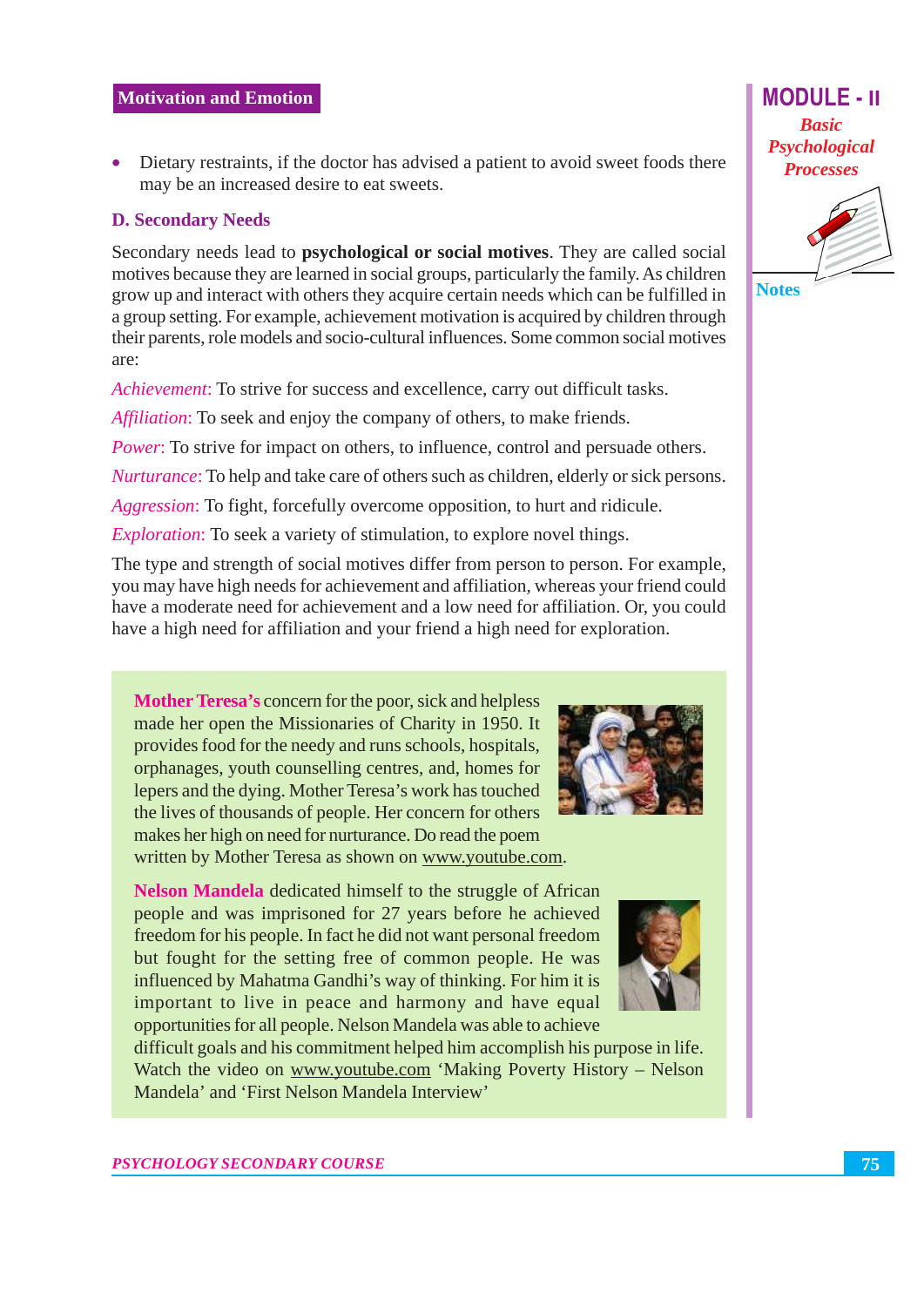

**Notes** 

# **INTEXT QUESTIONS 8.1**

influence each other and determine human behaviour.

- 1. Explain the concept of motivation.
- 2. Differentiate between primary and secondary motives.
- 3. Describe Maslow's hierarchy of needs.
- 4. Discuss the role of culture and environment in our needs and motives.

#### **Ouiz 1**

1. The process by which a person moves towards fulfilment of wants is called:

We can also classify needs into three basic types: existence needs that include all

primary needs that are essential for survival; relatedness needs include safety, belongingness, esteem and other social relationships needs; and, growth needs include those aspects that help people to develop their full potential. It is important to understand that biological and psychological needs do not work in isolation. They

- a need **h** incentive c motivation d. goal
- 2. Secondary needs are acquired through
	- a. biological needsb. social interaction c. intrinsic procession d. innate needs
- 3. According to Maslow the most basic needs are:
	- b. cognitive c. love d. biological a. safety
- 4. Reema gets Rs. 20 for every good grade she obtains in school. Reema is receiving: a. intrinsic motivation b. extrinsic motivation c. primary need d. growth need
- 5. Ashok has a high need for .................. because he likes to study and investigate new things.

| a. love | b. nurturance | c. exploration | d. achievement |
|---------|---------------|----------------|----------------|
|---------|---------------|----------------|----------------|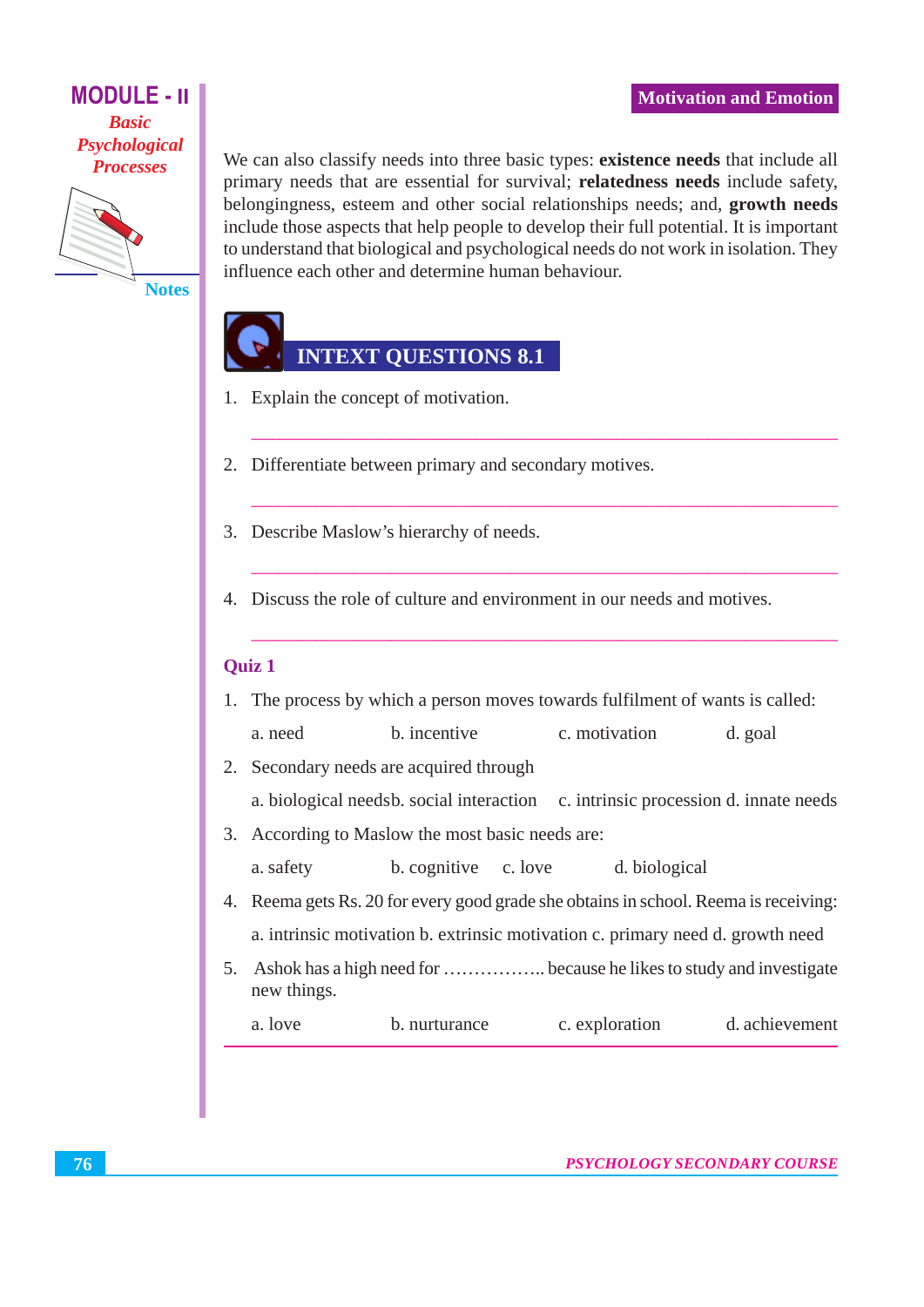# **8.2 NATURE OF EMOTIONS**

Each one of us has experienced strong feelings that are associated with pleasant or negative experiences. Examples of emotion are feeling happy when enjoying a movie, or getting embarrassed when we break a neighbour's beautiful vase, or sadness after an argument with our best friend. Emotions influence our everyday behaviour.

#### **A. Functions of Emotions**

Emotions play several important functions in our lives.

- **Emotions prepare us for action:** When you see a person with a gun coming  $\bullet$ towards you, the emotion of fear and the accompanying bodily changes will help you run away from the situation.
- Emotions help arrange our activities and future behaviour in some order: Emotions help us to gather information and increase our chances of making the right response in the future. When a person threatens us we will try to avoid meeting that person out of fear. Positive emotions can act as reinforcement such as, wanting to repeat an action which brought us praise and joy.
- **Emotions help us interact effectively with others:** When we show our emotions other people watching them may come to be familiar with our way of behaving and know how we are likely to act again in the future. Similarly, others' emotional expressions help us understand how to behave with them.

#### **Activity 2**

In column A are some situations which we all go through. In column B are emotions we might experience in these situations. Try and match column A to column B.

#### $\mathbf{A}$

- $(i)$ You had fight with your best friend (ii) You are about to go for an interview / exam (iii) You and your family are going for a picnic (iv) You are about to receive the results of an exam that you do not think you did well on. (v) You have received an unexpected gift
- (vi) You see a man chewing pan/tobacco and spitting on the road
- (i) Surprise, excitement
- (ii) Fear, nervousness
- (iii)Sorrow, sadness
- $(iv)$ Disgust

B

- (v) Scared, nervousness
- (vi) Excitement, happiness

**Basic** Psychological **Processes** 

**MODULE - II** 

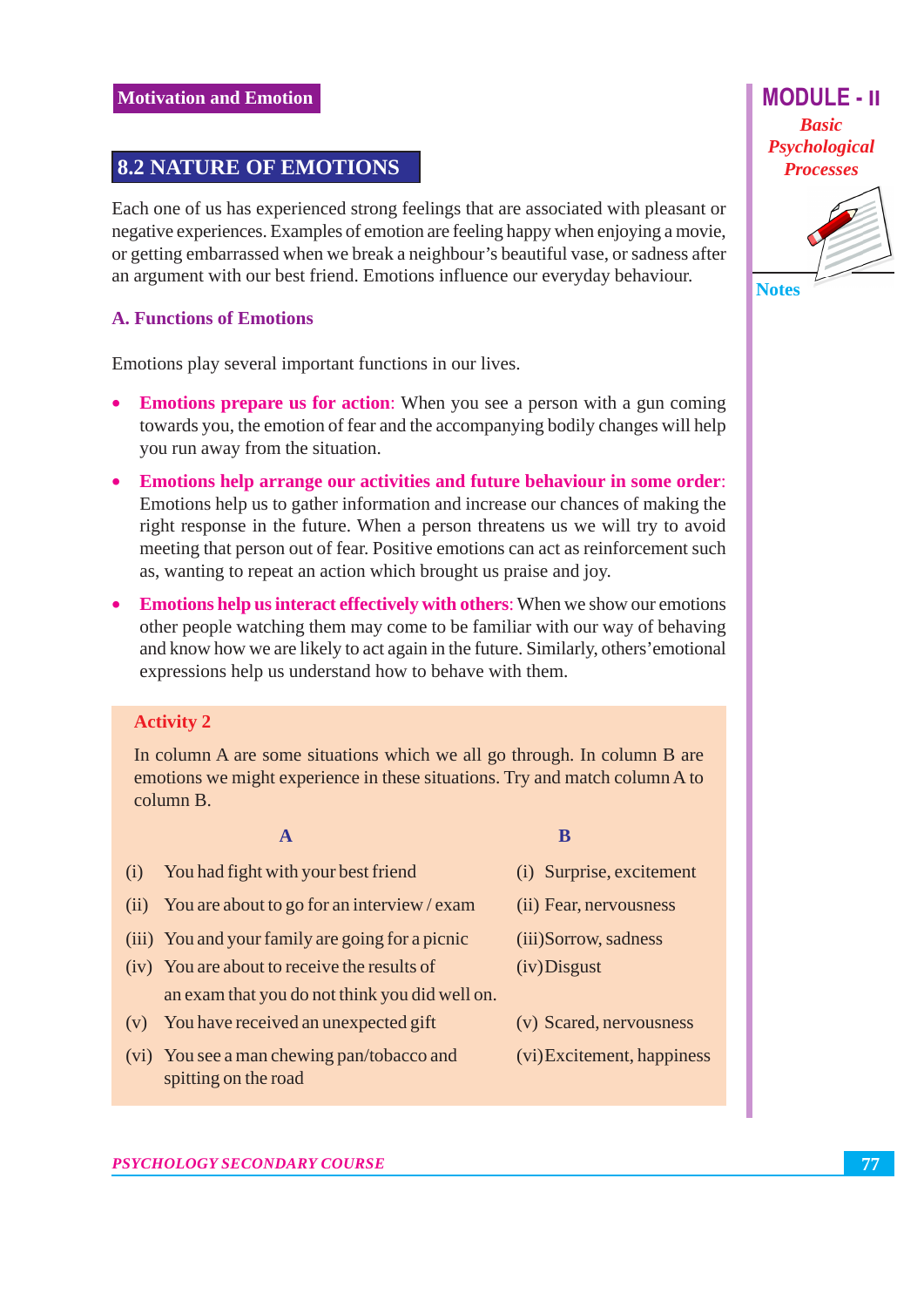### **Motivation and Emotion**



**Fig. 8.2: Emotional Expressions** 

### **B. Components of Emotions**

Emotion has three basic components or parts:

- 1. Physiological changes: when a person feels an emotion certain changes take place in our body such as increase in heart rate, blood pressure, pupil size is increased, perspiration takes place, breathing is faster and the mouth may become dry. Think about the last time when you went to the examination centre to write your exam or when you were angry at your younger brother. You may have experienced these bodily changes.
- 2. Behavioural changes and emotional expression refer to the outward and noticeable signs of what a person is feeling. These include facial expressions, bodily postures, and gestures with the hand, running away, smiling, frowning, and slumping in a chair. The six primary emotions in facial expressions are: fear, anger, sadness, surprise, disgust and happiness. This means that these emotions are easily recognized in people from all over the world.
- 3. Emotional Feelings: Emotion also includes the personal/individual feeling. We can label the emotion felt as: happy, sad, angry, disgusted and so on. Labelling

**MODULE - II** 

**Basic** Psychological **Processes** 

**Notes**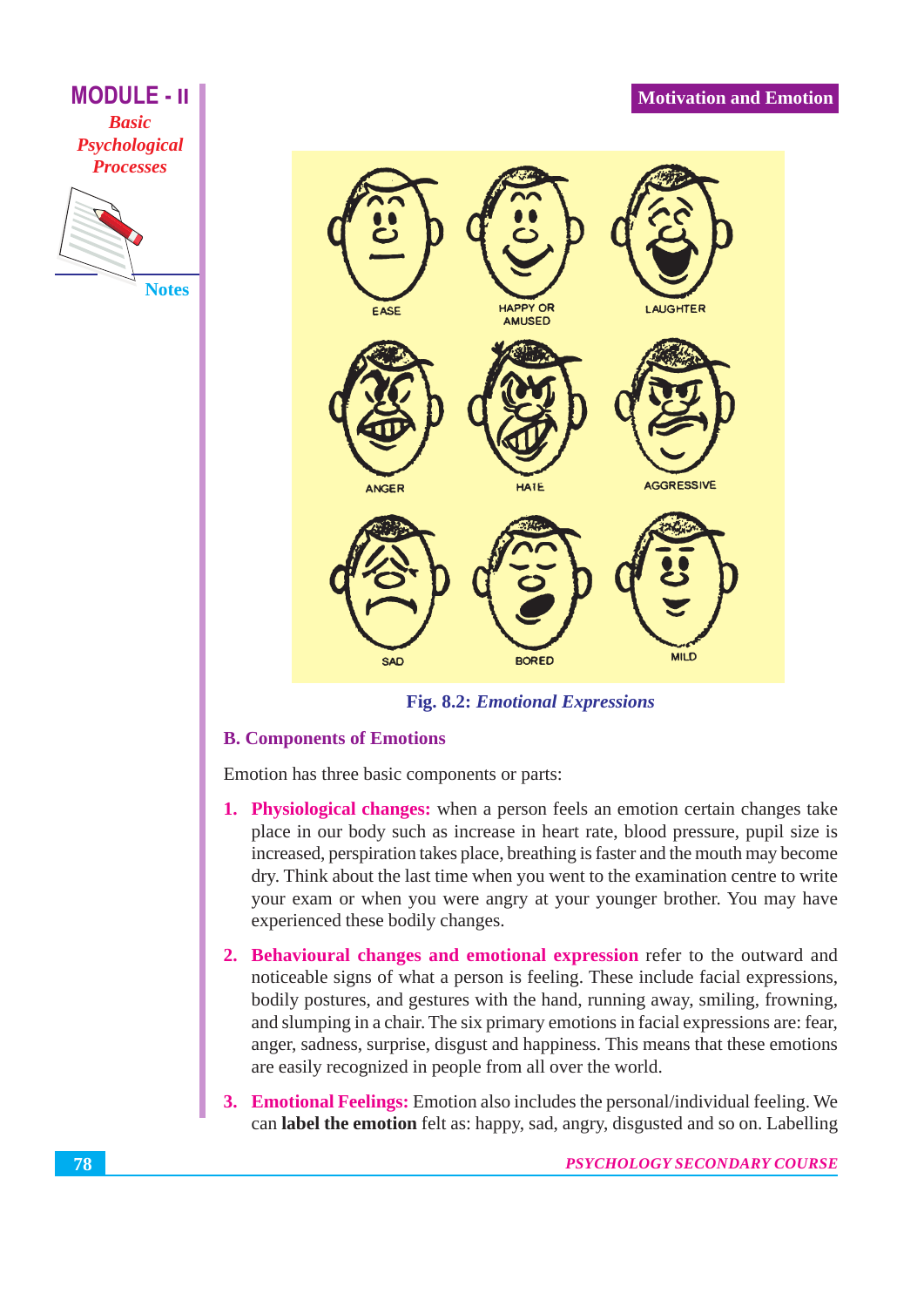of a feeling is shaped by **past experiences** and the **culture** one belongs to. On seeing a person with a stick in his/her hand we may run away or prepare ourselves to fight, whereas, if a well known singer is in your neighbourhood you will go to the place to hear him sing your favourite songs.

**Cognition** or understanding of the situation is the most important part of emotional experiences. Some psychologists feel that we think and then feel, while others believe that our emotional reactions are so fast that thinking about the situation does not arise. Attempt Activity 3 to check which explanation is correct according to you? Human emotions involve so many things, past experience, culture, individual differences therefore at times we may first act and then think about it, whereas in other situations we can first think before reacting.

#### **Activity 3**

#### **Emotion and Thinking**

Think and answer: when you suddenly see a dog snarling near by do you first run away or do you first think 'What should I do?' and then decide to run? Make a list of other situations where you are likely to first react and other situations where you are likely to first think and assess the situation and then you will respond.

Most of the times we feel a **mixture of emotions**. For example, when a person wins a lottery she may show the emotions of shock, disbelief, surprise and joy. We are also familiar with each other's feelings and know what it means to him or her. Hence you know when your friend is happy to receive a gift and sad when you have had an argument with her. However your **experience of emotions** of joy and fear is different from your friend's. Going for a walk may provide you with pleasure whereas for your friend a hug from her mother gives the feeling of pleasure. The meaning a feeling has for you or your friend is influenced by past experiences and memories.

#### **Activity 4**

There are many ways by which we describe our feelings. Prepare a list of the various emotions people feel. Make your own list of emotions. Also ask your family members and friends. You will realize that the list is very long for human emotions have a wide range.

#### **C. Emotions and Culture**

Do people in all cultures express their emotions similarly? Yes, research indicates that the six basic emotions are expressed universally. Therefore, Indians, Americans, Germans or Japanese express joy and fear in the same basic way. Each primary emotion is associated with a unique set of facial and muscular movements.

**MODULE - II Basic** Psychological **Processes** 



79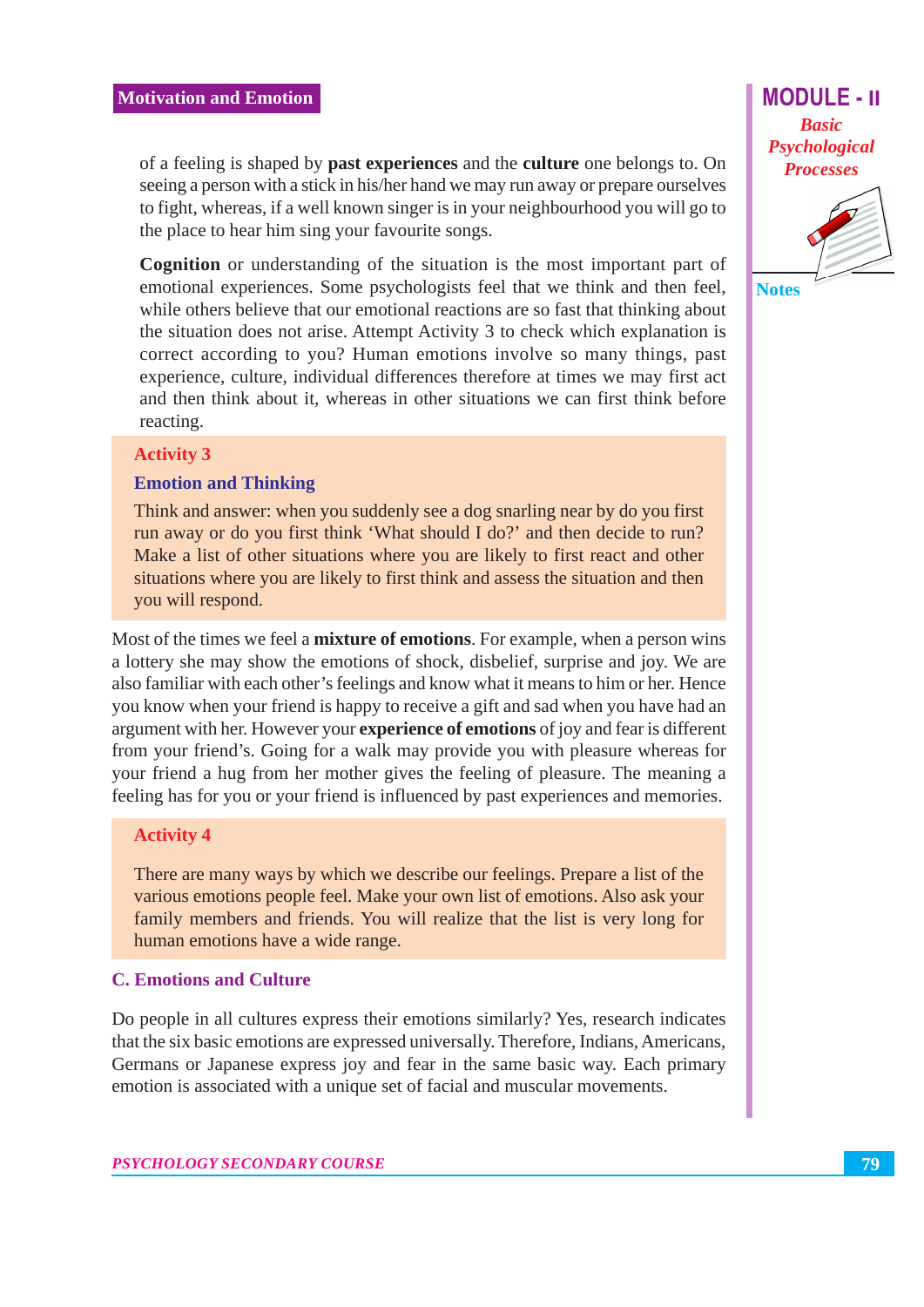

**Notes** 

Yet you must understand that the behaviour of people from various countries is different from your behaviour. Japanese tend to show very little emotional display as compared to Italians. Why does this difference in display exist if there are basic universal emotions? The answer is that as we grow up we come into contact with family members and others. The social experiences lead to the development of display rules which are approved way of showing of emotions. These rules are learnt during childhood and this learning becomes noticeable in the expression of emotions. Can you recall any instance when you have received a gift that you do not like? Have you not thanked profusely with a smile 'pasted on your face'? This is known as 'making of emotion'. Interestingly there may have been instances when you have been able to note the difference between a made up smile and a true smile.

# **INTEXT QUESTIONS 8.2**

- 1. State the functions of emotions in our lives.
- 2. With the help of examples identify the components of emotions.
- 3. State how display rules are influenced by culture.

#### **Ouiz 2**

State whether the following statements are true or false:

- 1. Emotions prepare us for action. T/F
- 2. When a person feels an emotion no bodily changes take place. T/F
- 3. Emotional expression is only shown through facial expressions. T/F
- 4. Labelling of emotions is influenced by past experience and the culture one belongs to.  $T/F$
- 5. Display rules are approved ways that are noticeable in the expression of emotion.  $T/F$

#### 8.3 **ROLE OF EMOTION AND MOTIVATION IN HUMAN BEHAVIOUR**

Can you imagine a situation when you are about to appear for an important examination or are going to receive a prize for securing the first position in class and you do not feel anything? Or, you are walking alone down a dark street at midnight and someone is following you and again you are not feeling anything? Absence of not being motivated to do something and absence of feelings is likely to make us act in a robotic fashion.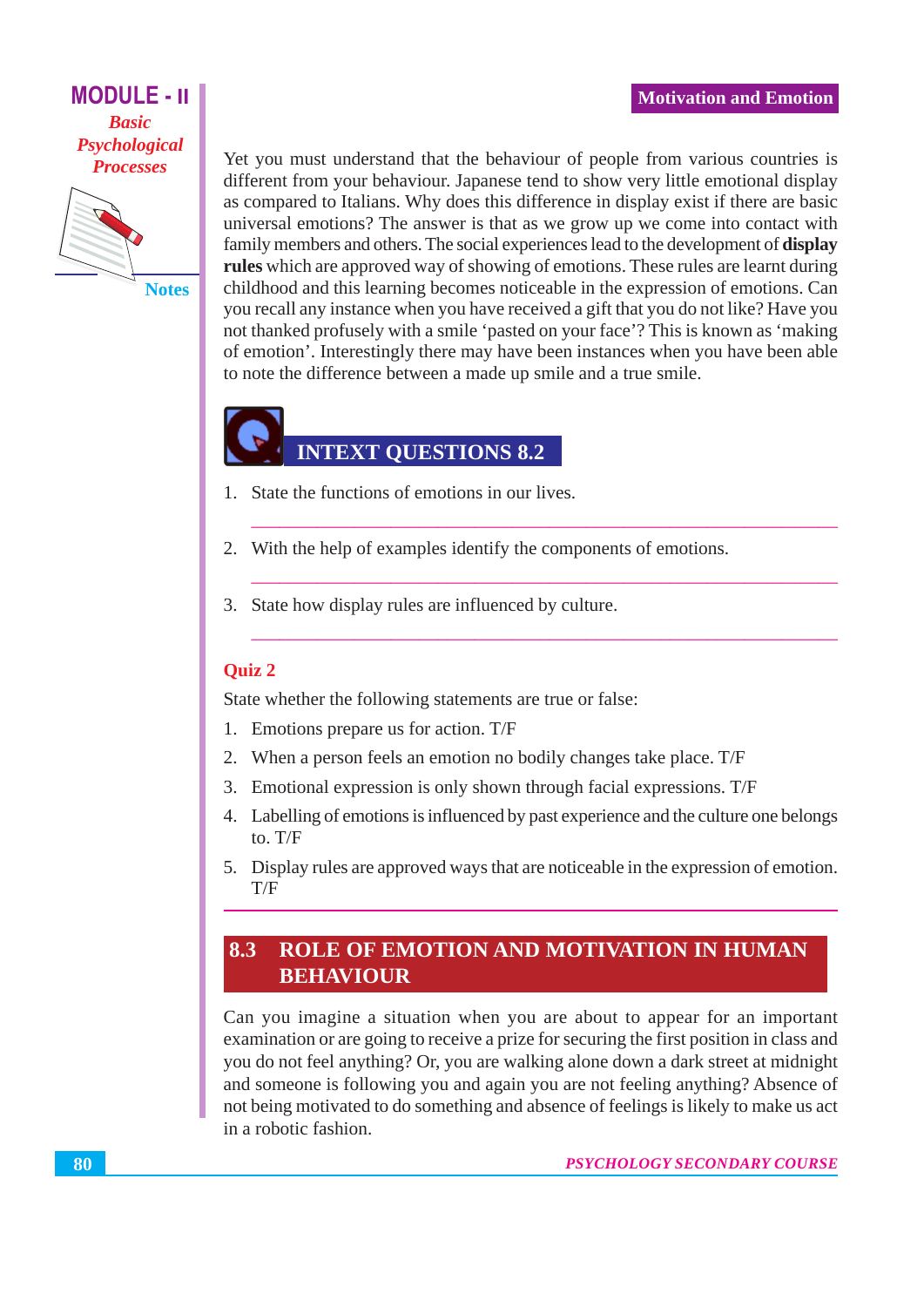We have tried to understand motivation and emotions as two distinct concepts. In real life both are closely related and connected and separating the two concepts is a difficult task. In this unit you have learned that along with motivation we also feel our experiences. In the examples provided above the act of studying long hours and the experience of success provides you with a sense of achievement and happiness. The emotional feelings of love and affection your parents have towards you also motivate them to care for you. The death of a loved one brings on the emotion of sadness whereas we experience anger at being treated unfairly. Emotions not only motivate us, they also indicate the reason for motivation. They play an important role in our lives.

Hence your motivation is also accompanied by emotions. Any situation that brings about a strong emotion is likely to motivate you to either repeat it or to avoid it. Thus both motivation and emotion are forces that push us towards action. Primary needs like hunger, thirst and sleep and secondary needs like achievement, power or approval are accompanied by emotional reactions of satisfaction, joy and pride. It can be said that:

- Both motivation and emotion move, activate and help control and plan human behaviour.
- The feeling part of emotion has a motivational component. It helps us to get what we want and to avoid what we do not want in life.
- Emotions can serve as motives. For example, a frightened child may cry out for help and seek comfort and security from a loved one, such as, a mother or father.



# **WHAT YOU HAVE LEARNT**

- Motivation is a want or need that helps us move towards our goal. It moves us to act or behave in a particular way.
- Motives and needs are characterized in terms of primary motives (biological) and secondary (psychological) motives. Primary needs are due physiological imbalance while secondary needs are influenced by social experiences of the individual.
- According to the hierarchy model, biological needs must be fulfilled before psychological needs.
- Emotions play three important functions: prepare us for action, organize our behaviour and future, and, interact effectively with others.
- Emotions have three interrelated components: physiological changes, behavioural and emotional expression and subjective feelings.
- Basic emotions and their expressions are universal in nature yet culture provides  $\bullet$ guidelines towards how and when to show emotions.

**MODULE - II Basic** Psychological **Processes** 

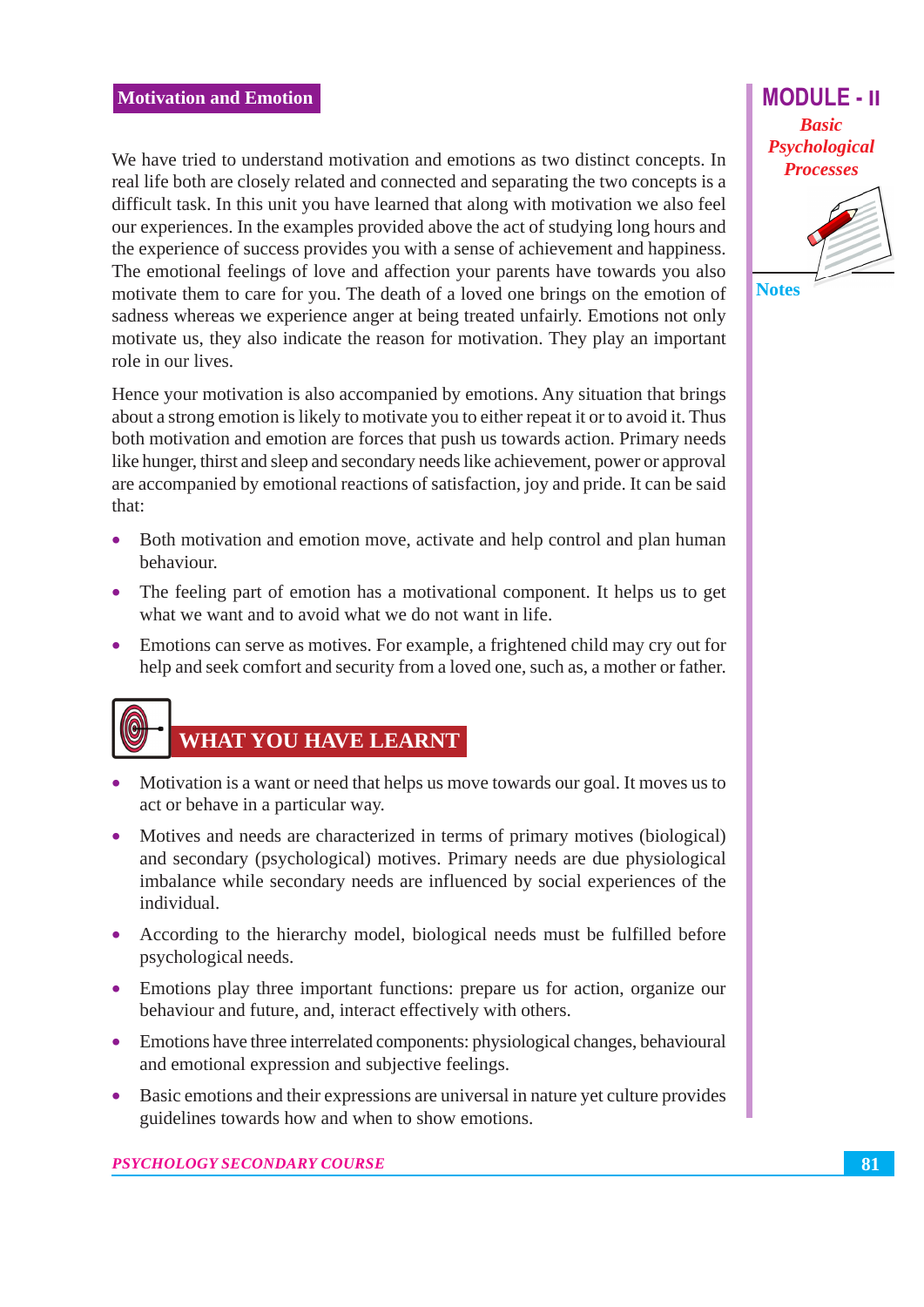

**Notes** 

 $\bullet$ 

Motivation and emotion together activate and organize our life. Motivation leads to emotional experience and this further motivates (reinforces) a person to act.

# **TERMINAL QUESTIONS**

- 1. Write three examples of motivated action. Now identify the important characteristics of motivation.
- 2. Identify the important components of Maslow's hierarchy of needs. Which motives are satisfied first? Provide reasons as to why this is so.
- 3. With suitable examples describe the role of motivation and emotion in organizing our behaviour.

### **Activities/Exercises**

- 1. Interview a person who has achieved prominence in his or her field. For example, the president of a company, a sports person, a dancer or a physically challenged person. Ask the person about his/her life – starting from childhood to the current position, incidents that influenced them, the various challenges and how they were overcome. Prepare a case study.
- 2. Collect a number of magazines, and newspapers. Cut photographs which show different facial expressions. Make a collage of these photographs to understand the different emotions in human life.
- 3. Interview a dancer or theatre person. Ask the person about different emotional expressions and how they are used to communicate specific emotions. Try to note how the body posture, gestures, and facial expressions communicate emotions.



8.1 Refer to Section 8.1

**Ouiz 1** 

- $1 \quad c$
- $2-h$
- $3<sub>d</sub>$
- $4-h$
- $5 \text{ c}$
- 8.2 Refer to Section 8.2